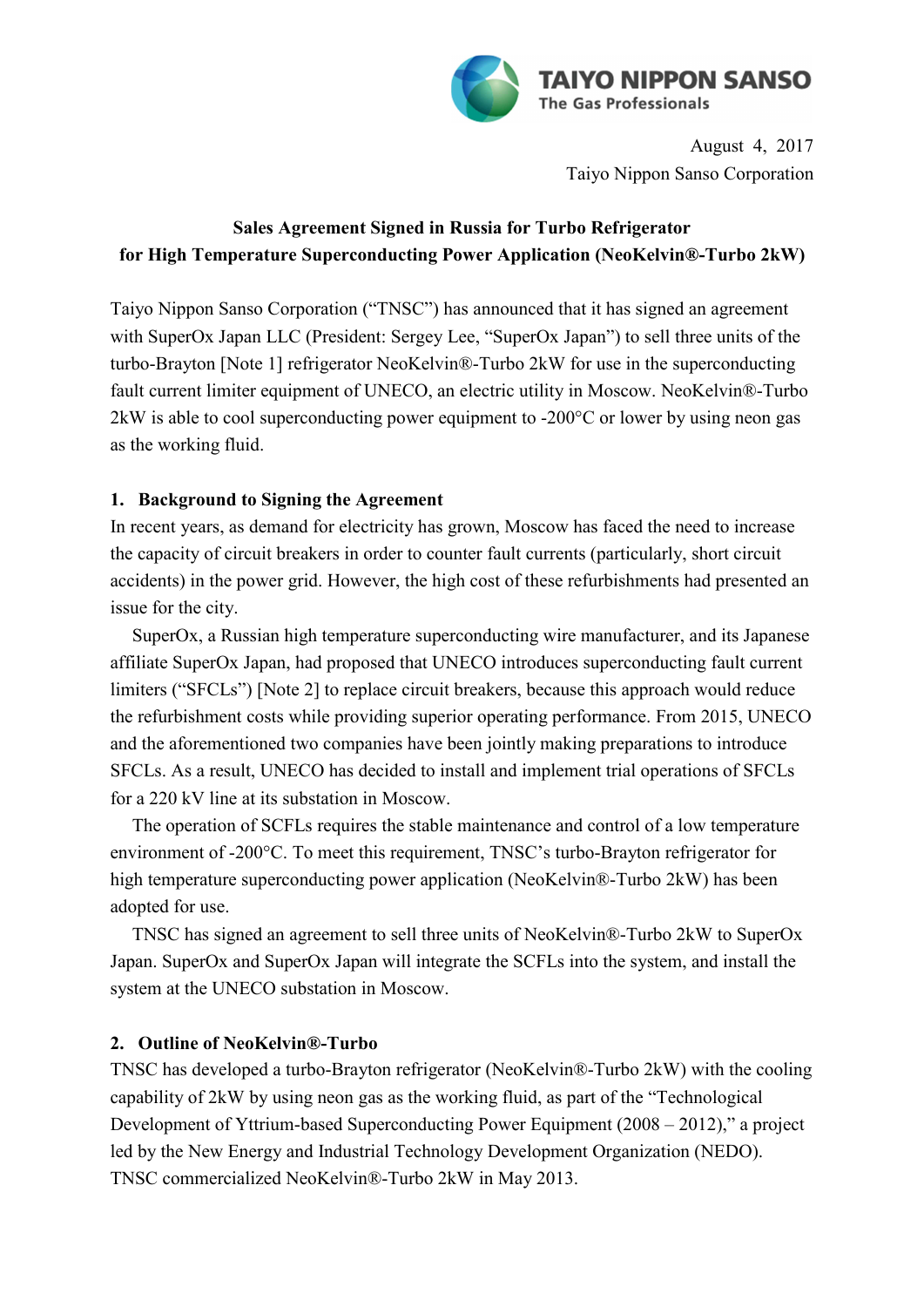Moreover, in 2016 TNSC commercialized NeoKelvin®-Turbo 10kW, a unit with a cooling capability 5 times greater than the 2kW model. Both the 2 kW and 10 kW models are undergoing extensive trial operations worldwide for the cooling of high temperature superconducting power transmission cables.

### **(1) Feature of machine**

- 1) We have adopted active magnetic bearings for the turbo-machine to compress and expand neon gas as it can be operated without mechanical contact by floating the main shaft in the air to eliminate the maintenance.
- 2) We have adopted an energy efficient structure in which the power generated by the expander is returned to the compressor as regenerative power.
- 3) We have adopted a high precision operating temperature control method based on adjusting the rotational speed of the compressor.

### **(2) Specifications of the 2kW model**

Refrigeration temperature: 70K (-203ºC) (Temperature of liquid nitrogen at the outlet of the refrigerator)

| Refrigeration capability: | 2 kW                               |
|---------------------------|------------------------------------|
| Power source voltage:     | 3-phase alternating current, 400 V |
| Electricity consumption:  | 55 kW                              |
| Cooling water:            | $250$ L/min                        |

### **3. Developments going forward**

SFCLs offer a competitive price and superior operating performance compared with large-capacity circuit breakers. In fact, SFCLs are able to apply a limit to fault currents 100 times faster than large-capacity circuit breakers. Therefore, SFCLs can more reliably prevent large fault currents from negatively impacting sound equipment. For these reasons, demand for SFCLs is expected to increase on a global basis. In step with this global growth in demand for SFCLs, TNSC will take proactive steps to ensure that its NeoKelvin®-Turbo units are adopted for use.

### **< Glossary>**

### **[Note 1] Turbo-Brayton refrigerator**

This is a refrigerator to generate cold by four processes ((1) Adiabatic compression, (2) Isobaric cooling, (3) Adiabatic expansion, and (4) Isobaric heating). The neon gas that is compressed by the turbo compressor ejects the compression heat to the atmosphere, then it is expanded under adiabatic conditions by a turbo expander to lower the temperature of the neon gas. After that, it absorbs the surrounding heat, and it is returned to the inlet of the turbo compressor. In the case of an actual refrigerator, a heat exchanger is inserted between the turbo compressor and the turbo expander to collect the cold generated at the expander.